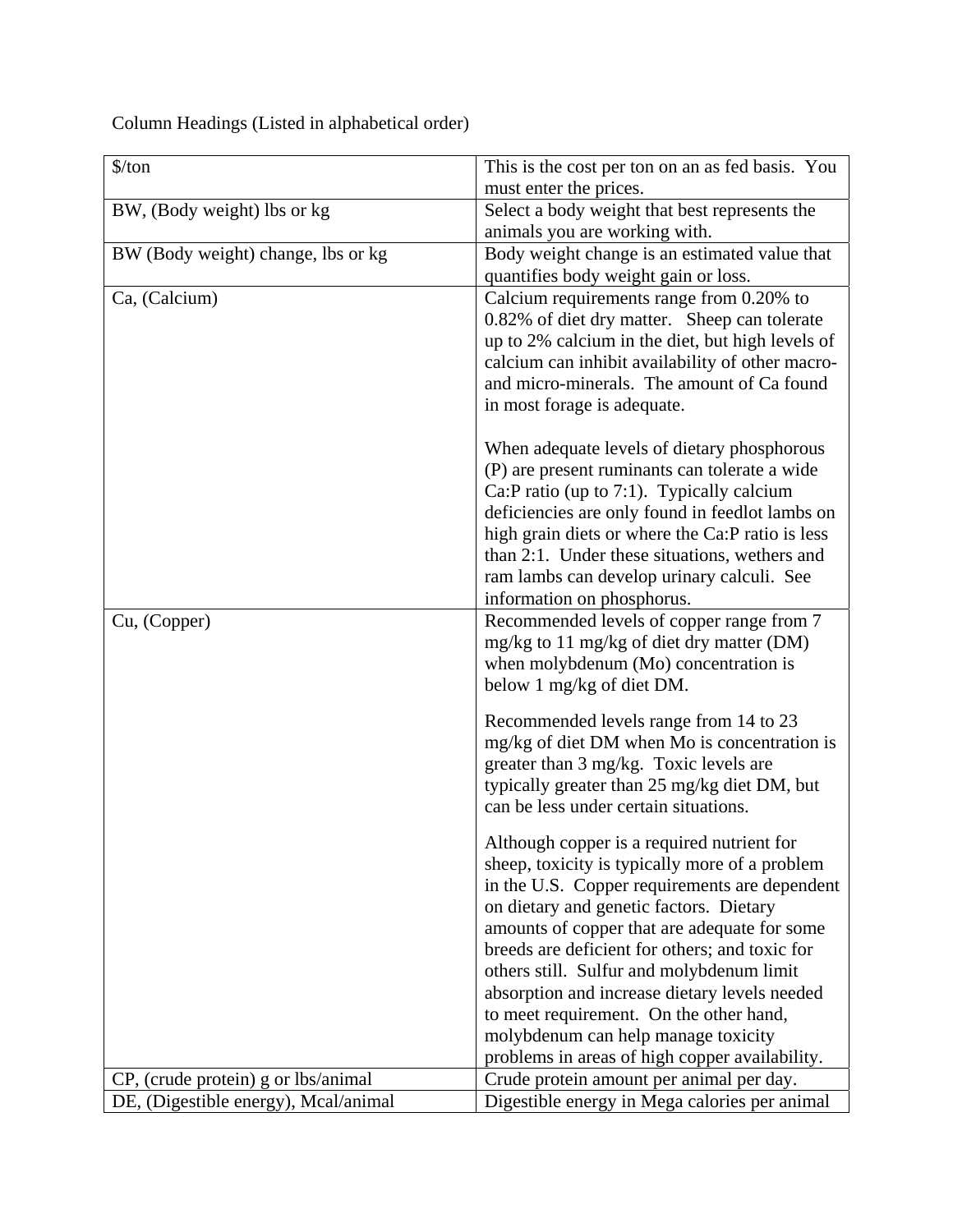|                                         | per day.                                         |
|-----------------------------------------|--------------------------------------------------|
| DM, (Dry matter) %                      | This is the weight of the feed minus its water   |
|                                         | content. It is calculated as: (weight after      |
|                                         | drying/as fed weight) $x$ 100.                   |
| DMI, (Dry matter intake) lbs or kg      | Dry matter intake values are estimates only.     |
|                                         | Intake can vary greatly among similar types of   |
|                                         | animals and across time. Meeting the             |
|                                         | nutritional needs of any animal is a function of |
|                                         | the quantity of food consumed and the quality    |
|                                         | (or nutrient content) of that food. Level of     |
|                                         | intake is as important as nutrient content in    |
|                                         | meeting animal nutrient requirements.            |
| DMI, (Dry matter intake,) %BW           | Dry matter intake divided by animal body         |
|                                         | weight times 100. All measures are in the        |
|                                         | same units (i.e., lbs DMI and lbs BW, or kg      |
|                                         | DMI and kg BW).                                  |
| Fe, (Iron)                              | Recommended levels range from 30 mg/kg to        |
|                                         | 50 mg/kg of diet DM. Toxic levels are            |
|                                         | typically greater than 500 mg/kg of diet DM.     |
| Mg, (Magnesium)                         | Recommended levels range from 0.12% to           |
|                                         | 0.18%. Toxicity is uncommon                      |
| Mn, (Manganese)                         | Recommended levels range from 20 mg/kg to        |
|                                         | 40 mg/kg of diet DM. Toxic levels are            |
|                                         | typically greater than 1000 mg/kg of diet DM.    |
| ME, (Metabolizable energy), Mcal/animal | Metabolizable energy in Mega calories per        |
|                                         | animal per day.                                  |
| Mo, (Molybdenum)                        | Recommended levels are approximately 0.5         |
|                                         | mg/kg of diet DM. Toxic levels are typically     |
|                                         | greater than 10 mg/kg of diet DM. Under          |
|                                         | certain conditions low levels of Mo can lead to  |
|                                         | copper toxicity.                                 |
| NEm, (Net energy for maintenance)       | Net energy for maintenance in Mega calories      |
| Mcal/animal                             | per animal per day.                              |
| NEg, (Net energy for gain) Mcal/animal  | Net energy for gain (or production) in Mega      |
|                                         | calories per animal per day.                     |
| P, (Phosphorus)                         | Pasture and forage are commonly low in P.        |
|                                         | However, efficiency of P absorption increases    |
|                                         | during pregnancy and lactation, so ewes may      |
|                                         | get by on marginal levels of P.                  |
|                                         |                                                  |
|                                         | Keep in mind that P requirements more than       |
|                                         | triple from maintenance to peak lactation and    |
|                                         | high levels of aluminum and iron increase the    |
|                                         | need for P.                                      |
|                                         |                                                  |
|                                         | When adequate levels of dietary P are present    |